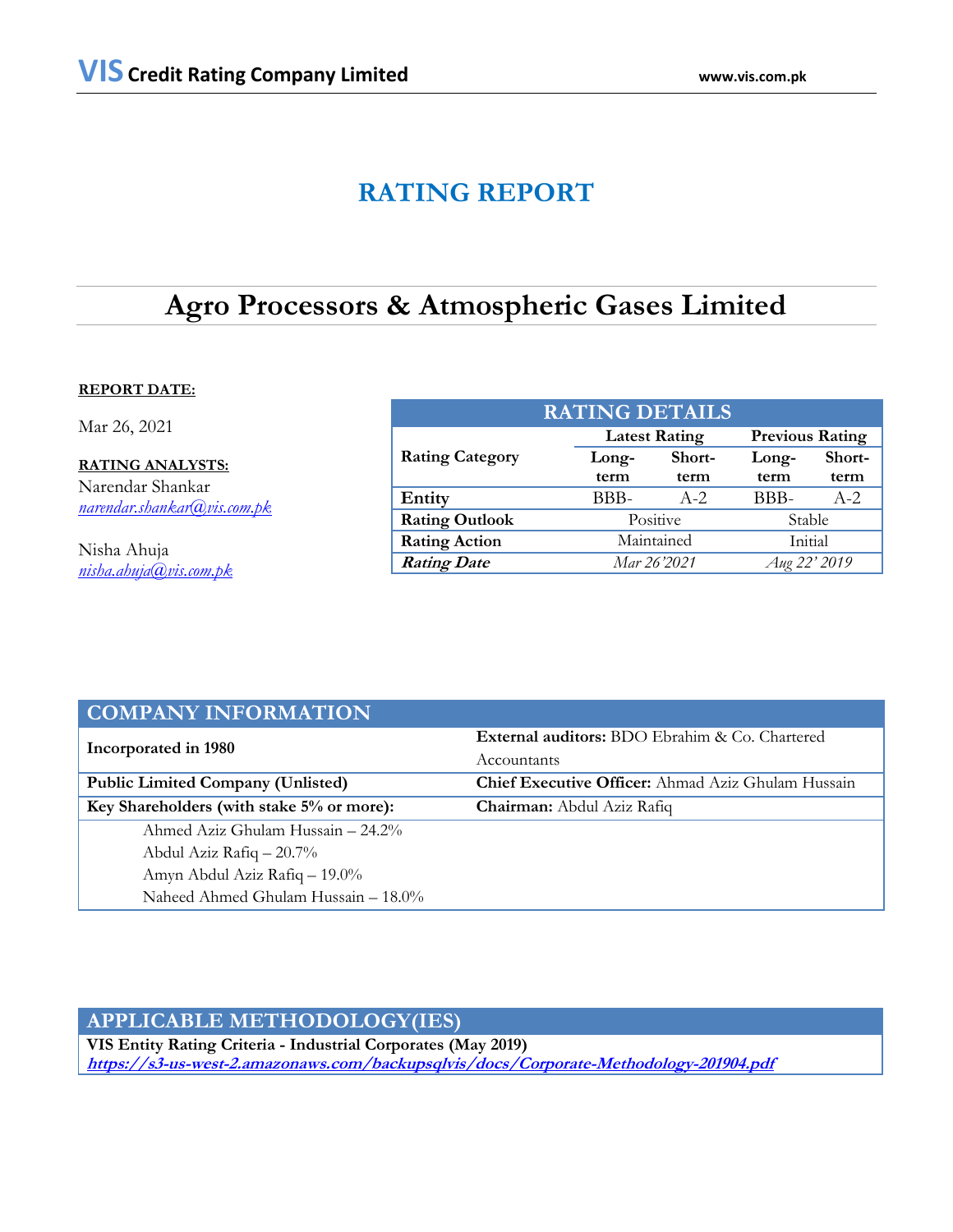# **Agro Processors & Atmospheric Gases Limited**

### **OVERVIEW OF THE INSTITUTION**

# **RATING RATIONALE**

Agro Processors & Atmospheric Gases Limited (APAG) was incorporated in 1980 as a private limited company. Subsequently, the status of the company has been changed from private to public limited company (unlisted) in 2021. The company is mainly engaged in business of manufacturing and selling of vegetable ghee, cooking oil and allied items and substances.

#### **Profile of CEO**

Ahmad Aziz Ghulam Hussain completed his bachelors in Economics and MPA from University of Southern California (USA). He joined the family business in 1990. His prior work experience includes working under the Mayor of Los Angeles in the City Economic Development Office.

**Profile of Chairman** Abdul Aziz Rafiq started his career by

joining the family business in 1975. He has served twice as the Executive Member of Pakistan Vanaspati Manufacturers Association and is currently a member of the same association. He completed his MBA from Institute of Business Administration Karachi.

Established in 1980, Agro Processors & Atmospheric Gases Limited (APAG) is engaged in the manufacture and sale of edible oil, banaspati & related products for both B2B (business-tobusiness) and B2C (business-to-consumer) markets. Soya Supreme, the flagship product of APAG, is one of the oldest cholesterol-free ultra-high temperature (UHT) treated edible oil brands in the country.

Majority shareholding and management control of the company is vested with Ghulam Hussain family, which has substantial experience in this business. In January 2021, a partnership agreement has been signed between the APAG Group and Private Equity Partner; as per the agreement, fresh equity injection will take place in the company with issuance of shares to the Private Equity Partner. The Partner is a well reputed business group in the country having management and supply chain expertise. According to the management, this arrangement will allow the company to further expand national reach of its brands.

APAG's manufacturing facility is located in SITE, Karachi. The company has an annual installed capacity of 90,000 MT for vegetable ghee, cooking and margarine and 18,000 MT for sauces. During FY20, capacity utilization levels for vegetable ghee, cooking and margarine segment and sauces segment decreased to 52.2% (FY19: 56.3%) and 1.9% (FY19: 2.1%), respectively due to COVID-19 related disruption. APAG holds ISO 9001:2008 certification and its products are Pakistan Standards and Quality Control Authority certified.

### Investment in APAG Oil (Private) Limited

APAG has long term strategic investment to the tune of Rs. 575.0m in APAG Oil (Pvt.) Limited (AOL). AOL operates as a wholly owned subsidiary to undertake oil-seed crushing and solvent extraction, to produce crude oil, which is subsequently sold to APAG. AOL's seed crushing facility is capable of processing both canola and soybean oil seeds. The plant with a crushing capacity of 300MTPD caters to one-third of the APAG's crude oil requirement.

### Product Portfolio

Major brands of APAG comprise Soya Supreme and Malta. Among all APAG products, Soya Supreme is most popular in retail segment with prominence in the South region. B2B brands comprise Champion (margarine), Malta (cooking oil & banaspati), Taqat (margarine) and Supremo (cooking oil). Across the product portfolio, there are variants for banaspati, cooking oil, canola oil and soybean oil and Ketchup and Mayonnaise items under the brand name of SMART catering to the HORECA (Hotels, Restaurants & Catering) segment.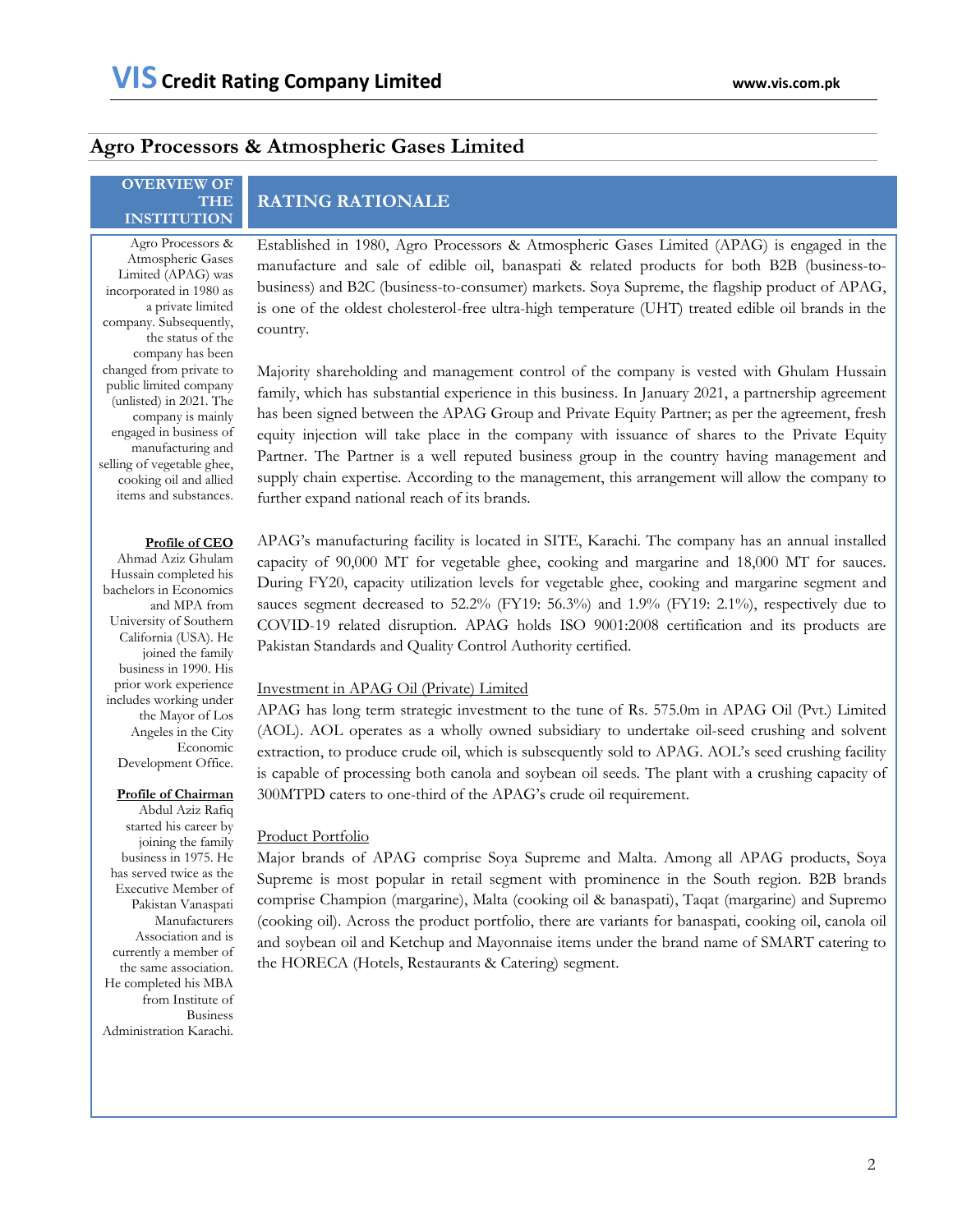### **Key Rating Drivers:**

## **Highly fragmented industry characterized by intense competition though supported by favorable demand prospects.**

Pakistani edible oil industry is characterized by high competitive intensity due to fragmentation and low barriers of entry which result in limited pricing power and inherently thin profitability margins. The industry is divided into two segments; a few large national level players in the organized sector who target the middle and high income groups and enjoy strong brand equity by quality and advertisement campaigns. The other but larger segment is highly fragmented and caters to middle and lower income groups. Demand outlook of edible oil is stable as the product is demand inelastic with rising sales trend during the Ramadan time period. Also, Pakistan is one of the leading importers and consumers of edible oil. Current per capita consumption in Pakistan stands at 20 kg per annum, which is lower than the global average of 28kg per year. The sector is highly dependent on imported oil seeds and palm oil to meet local demand. Hence, the exposure to exchange rates and international oil price fluctuation is high. Ability to manage margins depends on efficient inventory planning and transfer of increase in raw material prices to consumers, which in turn, is linked to degree of competition and operational efficiency.

# **Sizable financial charges coupled with reduction in bulk sales on account of COVID-19 resulted in lower profitability during FY20; Recovery in margins has been observed during Q1'FY21**

Net sales of the company decreased to Rs. 7.9b (FY19: Rs. 8.3b) in FY20. Volumetric reduction was witnessed in bulk sales due to COVID-19 as the HORECA segment clients were affected due to lockdown. Product sales mix illustrates that 46% sales emanate from Soya Supreme brand (Cooking Oil and Banaspati), while the Malta Brand (Oil and Banaspati) and Supremo contribute 17% and 13% of sales, respectively. Remaining sales emanate from B2B products (14%) and other products targeted towards mid-tier customers. More than one-half of sales are directed towards retail consumers and the remaining portion is dedicated to B2B market. Crude oil constitutes  $\sim$ 85% of APAG's cost of sales. The company has three sources of oil: local importers, self-import and local purchase. Around 80% of the raw material is met through local procurement while remaining through the import. The edible oil prices have seen a rising trend during the last calendar year that helped provide cushion to the thin industry margins. Resultantly, gross margins of the company improved to 12.1% (FY19: 11.7%). Gross margins of the company compare favorably to peers.

Administrative expenses decreased by 23% on an annual basis mainly on account of reduction in salaries and wages expense. Selling and Distribution cost also decreased by 9.4% during the same period owing to decline in salaries and wages and lower advertisement expenses. Despite reduction in expense base, profit before tax (PBT) declined to Rs. 55m (FY19: Rs. 59m) on account of sizeable financial charges (FY20: Rs. 364.0m; FY19: Rs. 258.9m). As per management, the company did not benefit from the decrease in interest rates during FY20 as majority of the company's borrowing was on 6-month KIBOR basis. So, the benefit of lower rates would be experienced by the company during FY21. Given the high taxation regime that the overall edible oil sector is subjected to, high effective tax rate continues to act as a drag on net profitability of the company. APAG reported loss of Rs. 15.1m (FY19: Profit of Rs. 3m) in FY20.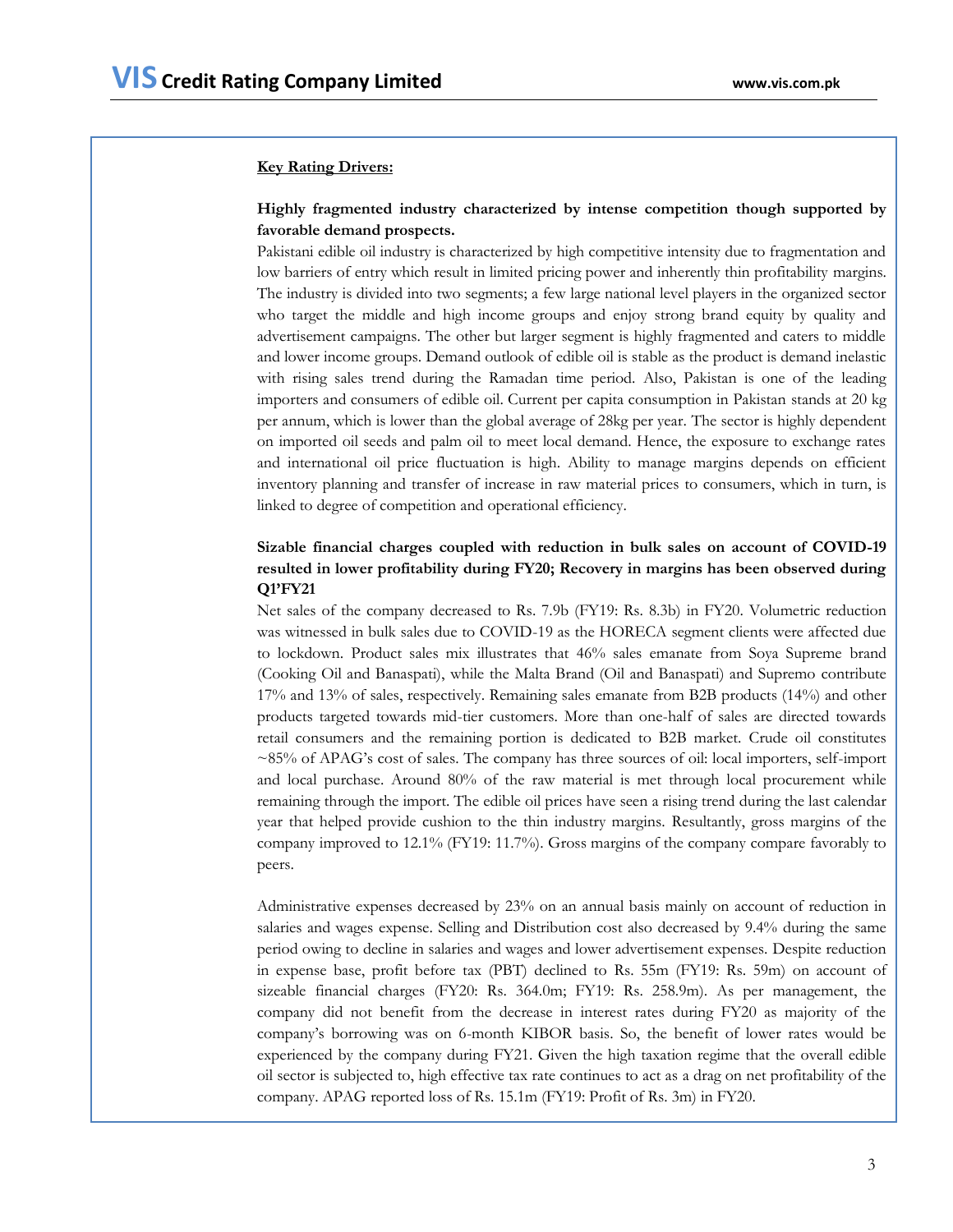During Q1'FY21, the company registered a profit after tax of Rs. 29mn. As per management, recovery in bulk sales post COVID-19 lockdown and benefit of lower rates in financial charges has contributed to improvement in profitability. Management is forecasting similar improvement trend to continue in FY21.

# **Equity injection is expected to result in improvement in elevated leverage indicators going forward**

Equity base has remained largely stagnant since FY18 due to low profitability. In FY20, the company issued bonus shares to the tune of Rs. 147.3m which resulted in increased in paid up capital to Rs. 500m (FY19: Rs. 353m), while decreasing the un-appropriated profit by the same amount. The company has signed a partnership agreement with Private Equity Partner to further support the business prospects. As per the agreement, fresh equity injection of Rs. 700m will take place in the company with issuance of shares to the partner. In this regard, the company has acquired approval to increase the authorized capital from Rs. 500m to Rs. 1b in January 2021. Overall equity base (excluding revaluation surplus) is likely to increase to Rs. 1.2b post the equity injection. As per management, these funds will be partly utilized for working capital requirements, which will reduce reliance on short-term borrowings, and partly for further increasing product penetration in Punjab province as APAG has a strong foothold within Sindh province.

Total debt of the company was reported at Rs. 2,986.8m (FY20: Rs. 2,896.6m; FY19: Rs. 2,983.7m) at end-September 2020. More than two-thirds of APAG's debt is short-term in nature. In Q1'FY21, the company availed SBP's refinance scheme to support employment and prevent layoff of workers. The same resulted in an increase in long term borrowings to Rs. 815.0m (FY20: 739.1m; FY19: Rs. 746.2m) at end-Q1'FY21. Leverage and gearing were reported are elevated at 7.85x (FY20: 7.31x; FY19: 7.14x) and 5.65x (FY20: 5.65x; FY19: 5.75x) at end-Q1'FY21, respectively. Going forward, leverage indicators are projected to improve on account of reduction in short term borrowings and increase in equity base.

# **Overall liquidity profile remain constrained due to limited funds generated from operations and extended working capital cycle which entails use of short term borrowings**

Funds From Operations (FFO) have remained on the lower side due to low profitability. FFO in relation to long term debt and total debt stood at only 10.0% (FY19: 9.4%) and 2.6% (FY19: 2.3%) at end-FY20, respectively. Debt servicing coverage ratio remains adequate at 1.1x (FY19: 1.2x). Stock in Trade and Trade Debts provide sufficient coverage for short term borrowings (FY20: 115.7%; FY19: 110.2%), while current ratio is also considered satisfactory at 1.1x (FY20: 1x; FY19: 1x).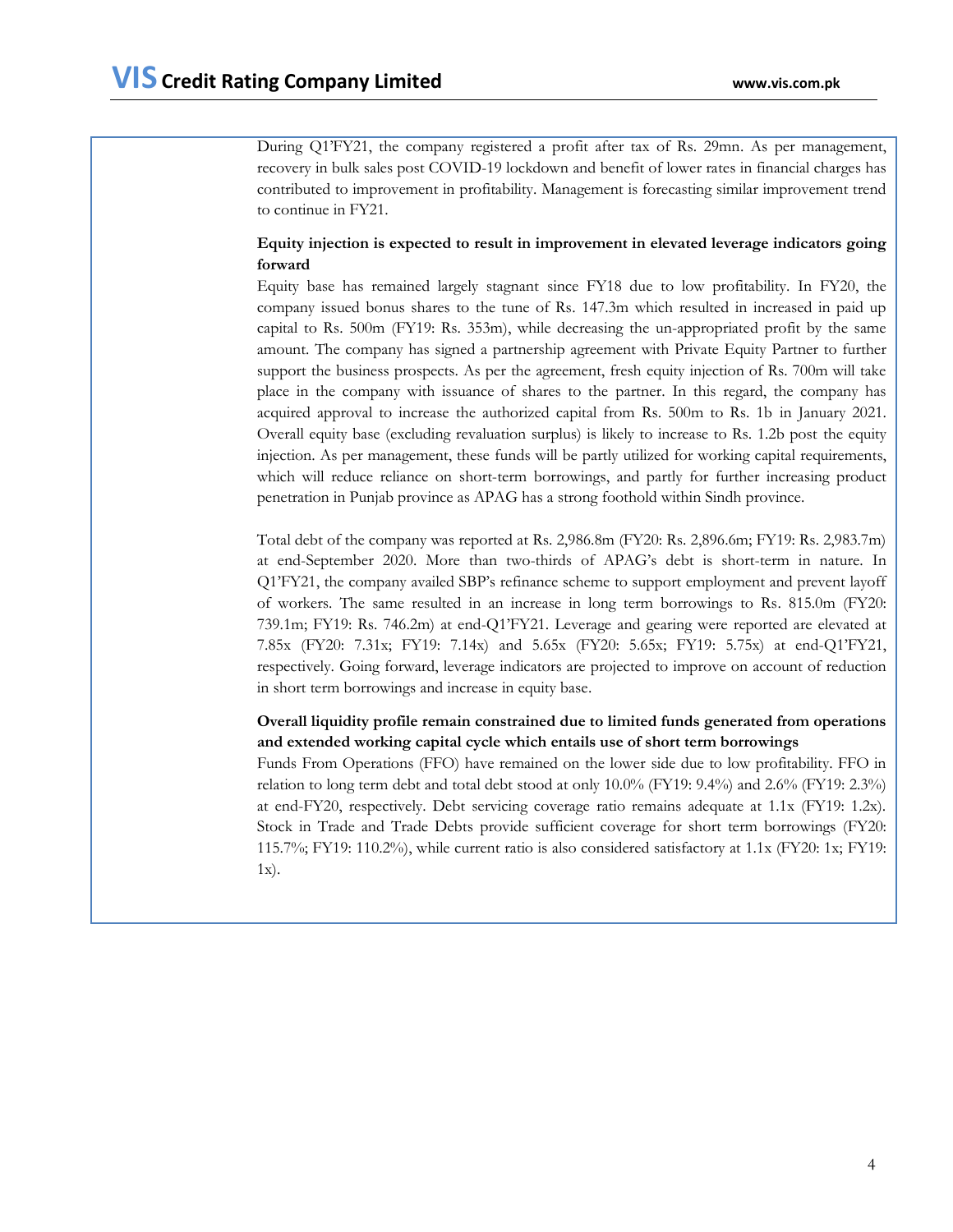# **Agro Processors & Atmospheric Gases Limited Appendix I**

| <b>FINANCIAL SUMMARY</b>                        |                | (amounts in PKR millions) |             |                |
|-------------------------------------------------|----------------|---------------------------|-------------|----------------|
| <b>BALANCE SHEET</b>                            | <b>FY18</b>    | <b>FY19</b>               | <b>FY20</b> | <b>Q1'FY21</b> |
| <b>Fixed Assets</b>                             | 625.3          | 817.3                     | 865.5       | 965.3          |
| Long term Investments                           | 250.0          | 575.0                     | 574.9       | 574.9          |
| Stock-in-Trade                                  | 924.3          | 1007.4                    | 797.5       | 922.0          |
| <b>Trade Debts</b>                              | 1,037.2        | 1,401.6                   | 1,645.9     | 1,756.0        |
| <b>Cash &amp; Bank Balances</b>                 | 37.7           | 20.3                      | 21.1        | 34.0           |
| <b>Total Assets</b>                             | 3,566.5        | 4,489.1                   | 4,523.4     | 4,946.0        |
| <b>Trade and Other Payables</b>                 | 507.4          | 550.1                     | 679.2       | 985.0          |
| Long Term Debt                                  | 813.2          | 746.2                     | 739.1       | 815.3          |
| <b>Short Term Borrowings</b>                    | 1,356.1        | 2,186.1                   | 2,112.3     | 2,154.0        |
| <b>Total Debt</b>                               | 2,169.3        | 2,983.7                   | 2,896.6     | 2,986.8        |
| Paid up Capital                                 | 352.7          | 352.7                     | 500.0       | 500.0          |
| <b>Total Equity (excluding surplus)</b>         | 515.0          | 519.1                     | 512.8       | 512.7          |
| Surplus on Revaluation of Assets - Net          | 265.2          | 265.0                     | 262.3       | 262.3          |
|                                                 |                |                           |             |                |
| <b>INCOME STATEMENT</b>                         | <b>FY18</b>    | <b>FY19</b>               | <b>FY20</b> | Q1'FY21        |
| <b>Net Sales</b>                                | 8,222.4        | 8,318.7                   | 7,880.1     | 2,074.8        |
| <b>Gross Profit</b>                             | 952.2          | 972.7                     | 951.2       | 324.9          |
| <b>Administrative Expense</b>                   | 172.2          | 174.1                     | 133.7       | 33.0           |
| Marketing, Sales and Distribution Expense       | 547.7          | 442.3                     | 400.8       | 171.0          |
| <b>Finance Cost</b>                             | 128.7          | 258.9                     | 364.0       | 62.0           |
| Profit (Loss) Before Tax                        | 135.3          | 94.4                      | 59.1        | 55.0           |
| Taxation                                        | 185.0          | 91.0                      | 74.0        | 26.2           |
| Profit (Loss) After Tax                         | $-49.7$        | 3.0                       | $-15.0$     | 28.7           |
|                                                 |                |                           |             |                |
| <b>RATIO ANALYSIS</b>                           | <b>FY18</b>    | <b>FY19</b>               | <b>FY20</b> | <b>Q1'FY21</b> |
| Gross Margin (%)                                | 11.58%         | 11.69%                    | 12.07%      | 15.67%         |
| Net Margin (%)                                  | $-0.60%$       | 0.04%                     | $-0.19%$    | $1.40\%$       |
| Current Ratio (x)                               | 1.2            | 1.0                       | 1.0         | 1.1            |
| (Stock in Trade + Trade debt)/ST Borrowings (%) | 145%           | 110%                      | 116%        | 124%           |
| <b>FFO</b>                                      | $\overline{Q}$ | 70                        | 74          | 42             |
| FFO to Long Term Debt (%)                       | 1.10%          | 9.36%                     | $10.01\%$   | $5.1\%*$       |
| FFO to Total Debt (%)                           | 0.41%          | 2.34%                     | 2.56%       | $1.4\%*$       |
| Debt Servicing Coverage Ratio (x)               | 0.9            | 1.2                       | 1.1         | $1.4*$         |
| Gearing (x)                                     | 4.21           | 5.75                      | 5.65        | 5.65           |
| Leverage (x)                                    | 5.41           | 7.14                      | 7.31        | 7.85           |
| $ROAA(^{0}/_{0})$                               | $-1.53%$       | 0.08%                     | $-0.33%$    | $2.46\%*$      |
| ROAE $(\% )$                                    | $-8.94%$       | 0.58%                     | $-2.93%$    | $22.3\%*$      |
| * Annualized numbers                            |                |                           |             |                |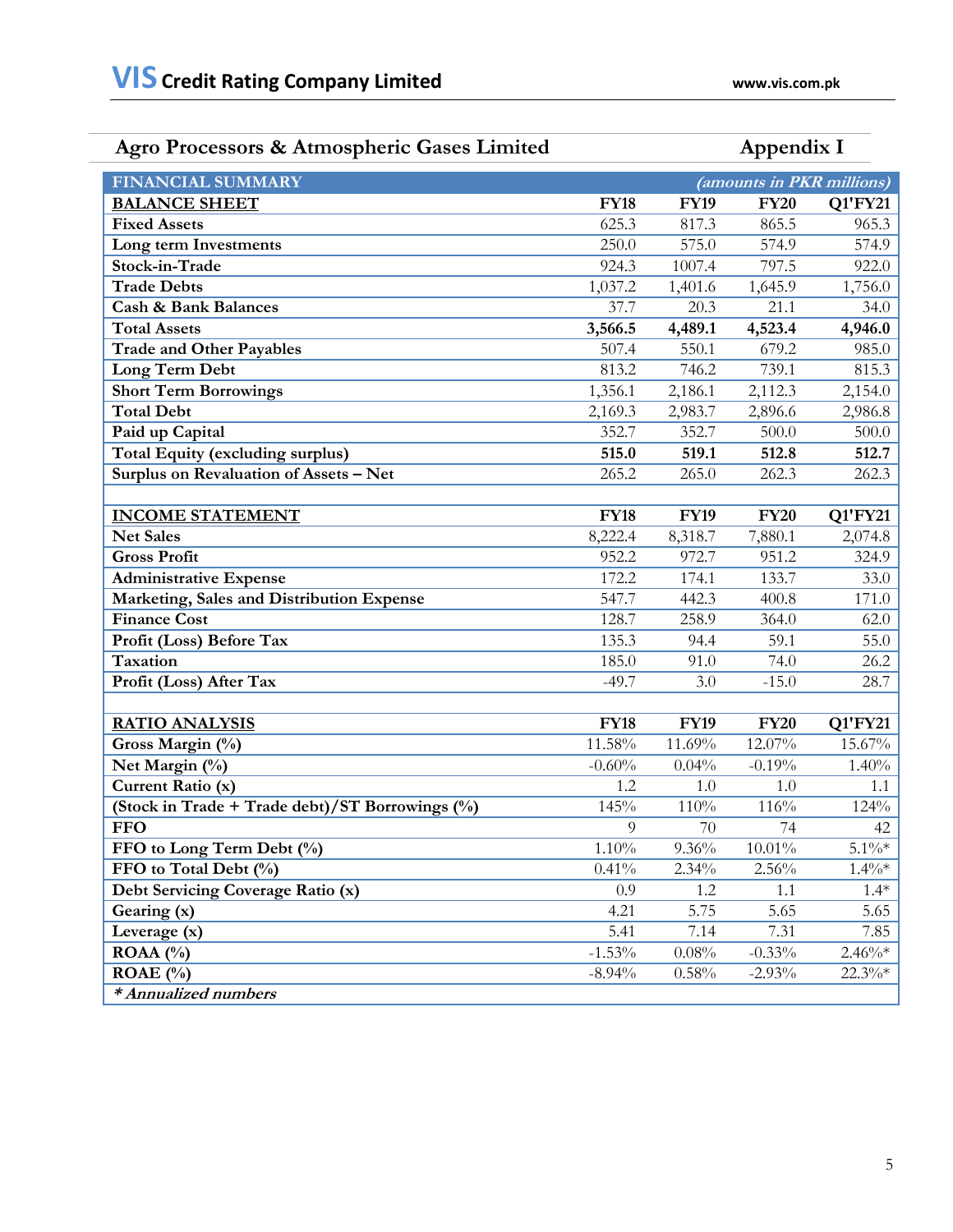# **RATING SCALE & DEFINITION** Appendix II

# **VIS** Credit Rating Company Limited

### **RATING SCALE & DEFINITIONS: ISSUES / ISSUERS**

#### Medium to Long-Term

#### AAA

Highest credit quality; the risk factors are negligible, being only slightly more than for risk-free Government of Pakistan's debt.

#### AA+, AA, AA-

High credit quality; Protection factors are strong. Risk is modest but may vary slightly from time to time because of economic conditions.

#### A+, A, A-

Good credit quality; Protection factors are adequate. Risk factors may vary with possible changes in the economy.

#### BBB+, BBB, BBB-

Adequate credit quality; Protection factors are reasonable and sufficient. Risk factors are considered variable if changes occur in the economy.

#### **BB+, BB, BB-**

Obligations deemed likely to be met. Protection factors are capable of weakening if changes occur in the economy. Overall quality may move up or down frequently within this category.

#### B+, B, B-

Obligations deemed less likely to be met. Protection factors are capable of fluctuating widely if changes occur in the economy. Overall quality may move up or down frequently within this category or into higher or lower rating grade.

#### $ccc$

Considerable uncertainty exists towards meeting the obligations. Protection factors are scarce and risk may be substantial.

#### cc

A high default risk

#### c

A very high default risk

#### D

Defaulted obligations

Rating Watch: VIS places entities and issues on 'Rating Watch' when it deems that there are conditions present that necessitate re-evaluation of the assigned rating(s). Refer to our 'Criteria for Rating Watch' for details. www.vis.com.pk/images/criteria\_watch. pdf

Rating Outlooks: The three outlooks 'Positive', 'Stable' and 'Negative' qualify the potential direction of the assigned rating(s). An outlook is not necessarily a precursor of a rating change. Refer to our 'Criteria for Rating Outlook' for details.www.vis.com.pk/ images/criteria\_outlook.pdf

(SO) Rating: A suffix (SO) is added to the ratings of 'structured' securities where the servicing of debt and related obligations is backed by some sort of financial assets and/or credit support from a third party to the transaction. The suffix (SO), abbreviated for 'structured obligation', denotes that the rating has been achieved on grounds of the structure backing the transaction that enhanced the credit quality of the securities and not on the basis of the credit quality of the issuing entity alone.

#### **Short-Term**

#### $A-1+$

Highest certainty of timely payment; Short-term liquidity, including internal operating factors and /or access to alternative sources of funds, is outstanding and safety is just below risk free Government of Pakistan's short-term obligations.

#### $A-1$

High certainty of timely payment; Liquidity factors are excellent and supported by good fundamental protection factors. Risk factors are minor.

#### $A-2$

Good certainty of timely payment. Liquidity factors and company fundamentals are sound. Access to capital markets is good. Risk factors are small.

#### $A-3$

Satisfactory liquidity and other protection factors qualify entities / issues as to investment grade. Risk factors are larger and subject to more variation. Nevertheless, timely payment is expected.

Speculative investment characteristics; Liquidity may not be sufficient to ensure timely payment of obligations.

# Capacity for timely payment of obligations is doubtful.

(bir) Rating: A suffix (bir) is added to the ratings of a particular banking facility obtained by the borrower from a financial institution. The suffix (bir), abbreviated for 'bank loan rating' denotes that the rating is based on the credit quality of the entity and security structure of the facility.

'p' Rating: A 'p' rating is assigned to entities, where the management has not requested a rating, however, agrees to provide informational support. A 'p' rating is shown with a 'p' subscript and is publicly disclosed. It is not modified by a plus (+) or a minus (-) sign which indicates relative standing within a rating category. Outlook is not assigned to these ratings. Refer to our 'Policy for Private Ratings' for details. www.vis.com.pk/images/ policy\_ratings.pdf

'SD' Rating: An 'SD' rating is assigned when VIS believes that the ratee has selectively defaulted on a specific issue or obligation but it will continue to meet its payment obligations on other issues or obligations in a timely manner.